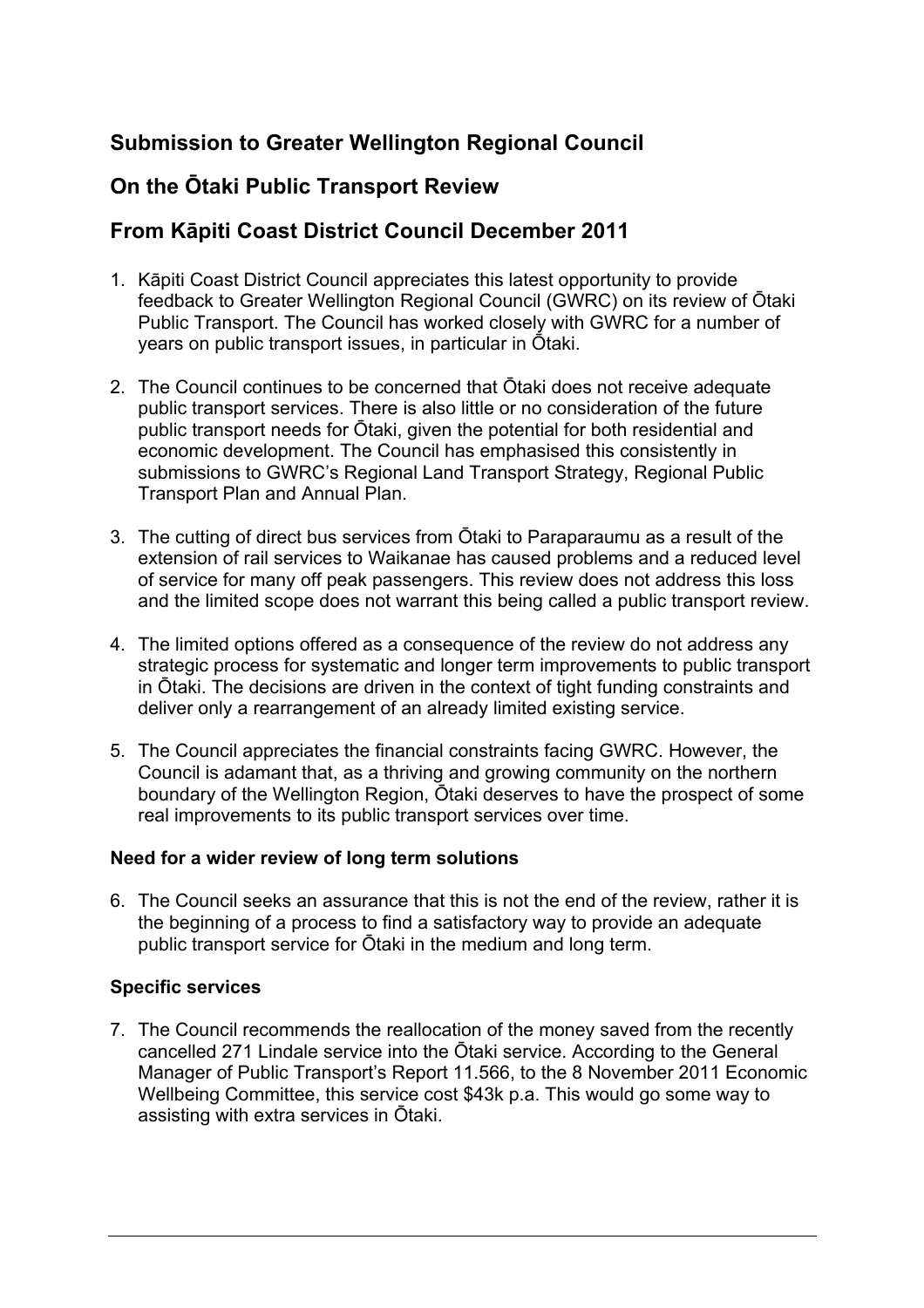Consultation to 11 December 2011

# **Feedback Form**

Have your say by taking five minutes to visit **www.gw.govt.nz/otakireview** and complete the online survey form.

Alternatively you can complete this questionnaire and return it to us by free post. We need to receive your feedback by Sunday 11 December 2011.

For timetables and information about bus and train services in about bus and train services in<br>the greater Wellington region

**1. Tell us which weekday timetable you prefer?**

Option A – More choice of travel times during the day. Option B – Shopper trips continue to Coastlands.

**2. Tell us which weekend timetable you prefer?**

Option A – Buses every 2 hours on Saturdays only. Option B – Buses on Saturdays and Sundays.

**3. Do you have any other comments on the timetable options?**

**Thank you for taking the time to give us your feedback.** 



Low use trips removed and replaced with trips during the day providing a bus every two hours on Saturday only.

**Deleted trip New trip Re-timed trip** \* No service on

CATLEY

 $\overline{\phantom{a}}$ 

OA <sup>R</sup> <sup>D</sup>

MORRISON ROAD

TE HORO HAUTERE CROSS ROAD MANGAONE NORTH ROAD

### **Otaki public transport review – Includes Peka Peka and Te Horo**  $\overline{\phantom{0}}$ SUTTON RD BEST ROAD SETTLEMENT DE

WAITAHEKE

PUKENAMU ROAD

to the contract of the contract of the contract of the contract of the contract of the contract of the contract of the contract of the contract of the contract of the contract of the contract of the contract of the contrac

| Saturday and Sunday     |                                     |          |       |                          |                          |      |      |  |  |  |  |
|-------------------------|-------------------------------------|----------|-------|--------------------------|--------------------------|------|------|--|--|--|--|
|                         |                                     | AM       |       | <b>PM</b>                |                          |      |      |  |  |  |  |
|                         | <b>Wellington - Train Departs</b>   | $\equiv$ |       | 11.14                    | -                        | 3.14 |      |  |  |  |  |
|                         | Paraparaumu - Train Departs         | -        |       | 12.09                    | $\qquad \qquad -$        | 4.09 |      |  |  |  |  |
|                         | <b>Waikanae - Train Arrives</b>     |          |       | 12.14                    |                          | 4.14 |      |  |  |  |  |
|                         |                                     |          |       |                          |                          |      |      |  |  |  |  |
|                         | <b>Transfer at Waikanae Station</b> |          |       |                          |                          |      |      |  |  |  |  |
|                         | <b>Waikanae Station</b>             |          |       | $8.25$ 12.20             | $\overline{\phantom{0}}$ | 4.20 | 5.25 |  |  |  |  |
|                         | Te Horo Road                        |          |       | $8.35$ 12.30             |                          | 4.30 | 5.35 |  |  |  |  |
| Otaki i-SITE            |                                     |          |       | $8.40$ 12.35             | $\overline{\phantom{0}}$ | 4.35 | 5.40 |  |  |  |  |
| Te Manuao Road          |                                     |          |       | 12.38                    | $\qquad \qquad -$        | 4.38 | 5.43 |  |  |  |  |
| Otaki College           |                                     |          |       | $8.42$   12.43           | $\qquad \qquad -$        | 4.43 | 5.48 |  |  |  |  |
| Otaki Town              |                                     |          | 8.45  | $12.45$ 3.15             |                          | 4.45 | 5:50 |  |  |  |  |
| Otaki Beach             |                                     |          | 8.50  |                          | 12.50 3.20               | 4.50 | 5.55 |  |  |  |  |
|                         | Otaki Town - Library                | 7.55     | 8.55  | 12.55 3.25               |                          | 4.55 | 6.00 |  |  |  |  |
|                         | Otaki College (opposite)            | 8.00     | 8.57  |                          | 3.27                     | 4.57 |      |  |  |  |  |
|                         | Te Manuao Road                      | 8.05     | 9.02  | $\overline{\phantom{0}}$ | 3.32                     | 5.02 |      |  |  |  |  |
| Otaki i-SITE (opposite) |                                     | 8.10     | 9.07  | $\overline{\phantom{0}}$ | 3.37                     | 5.07 |      |  |  |  |  |
| Te Horo Road            |                                     |          | 9.12  | $\overline{\phantom{0}}$ | 3.42                     | 5.12 |      |  |  |  |  |
| <b>Waikanae Station</b> |                                     |          | 9.22  |                          | 3.52                     | 5.22 |      |  |  |  |  |
|                         |                                     |          |       |                          |                          |      |      |  |  |  |  |
|                         | <b>Transfer at Waikanae Station</b> |          |       |                          |                          |      |      |  |  |  |  |
|                         | <b>Waikanae - Train Departs</b>     |          | 9.30  |                          | 4.00                     |      |      |  |  |  |  |
|                         | Paraparaumu - Train Departs         | ÷        | 9.35  |                          | 4.05                     |      |      |  |  |  |  |
|                         | <b>Wellington - Train Arrives</b>   |          | 10.30 |                          | 5.00                     |      |      |  |  |  |  |



**Te Hapua Road**



**Otaki Weekend – Option A**

|                                                    |                                         |                | Saturday <sup>*</sup>               |                          |   |                                 |                   |      |      |      |
|----------------------------------------------------|-----------------------------------------|----------------|-------------------------------------|--------------------------|---|---------------------------------|-------------------|------|------|------|
|                                                    |                                         |                |                                     | <b>AM</b>                |   |                                 | <b>PM</b>         |      |      |      |
|                                                    | Deleted trip                            |                | <b>Wellington - Train Departs</b>   | -                        | - |                                 | $9.14$ 11.14 2.14 |      | 3.14 |      |
|                                                    | New trip                                |                | Paraparaumu - Train Departs         | -                        |   | 10.09 12.09 3.09                |                   |      | 4.09 |      |
|                                                    | Re-timed trip                           |                | <b>Waikanae - Train Arrives</b>     | -                        |   | $10.14$ 12.14 3.14              |                   |      | 4.14 |      |
|                                                    | No service on                           |                |                                     |                          |   |                                 |                   |      |      |      |
|                                                    | <b>Sundays and Public</b>               |                | <b>Transfer at Waikanae Station</b> |                          |   |                                 |                   |      |      |      |
|                                                    | Holidays, except                        |                | <b>Waikanae Station</b>             | -                        |   | $8.25$ 10.20 12.20 2.20         |                   |      | 4.20 | 5.25 |
|                                                    | when Waitangi Day<br>and Anzac Day fall |                | <b>Te Horo Road</b>                 | -                        |   | $\frac{8.35}{10.30}$ 12.30 2.30 |                   |      | 4.30 | 5.35 |
|                                                    | on a Saturday, in                       |                | Otaki i-SITE                        |                          |   | $8.40$   10.35   12.35   2.35   |                   |      | 4.35 | 5.40 |
| which case a Saturday<br>timetable will<br>operate |                                         | Te Manuao Road |                                     |                          |   | 10.38 12.38 2.38                |                   |      | 4.38 | 5.43 |
|                                                    |                                         |                | Otaki College                       |                          |   | $8.42$   10.43   12.43   2.43   |                   |      | 4.43 | 5.48 |
|                                                    |                                         |                | Otaki Town                          | 7.45                     |   | 8.45 10.45 12.45 2.45           |                   |      | 4.45 | 5.50 |
|                                                    |                                         |                | Otaki Beach                         | 7.50                     |   | 8.50 10.50 12.50 2.50           |                   |      | 4.50 | 5.55 |
|                                                    |                                         |                | Otaki Town - Library                | 7.55                     |   | 8.55 10.55 12.55 2.55           |                   |      | 4.55 | 6.00 |
|                                                    |                                         |                | Otaki College (opposite)            | 8.00                     |   | 8.57 10.57 12.57 2.57           |                   |      | 4.57 |      |
|                                                    |                                         |                | Te Manuao Road                      |                          |   | $9.02$ 11.02 1.02               |                   | 3.02 | 5.02 |      |
|                                                    |                                         |                | Otaki i-SITE (opposite)             | 8.10                     |   | $9.07$ 11.07 1.07               |                   | 3.07 | 5.07 |      |
|                                                    |                                         |                | Te Horo Road                        | 8.15                     |   | $9.12$ 11.12 1.12               |                   | 3.12 | 5.12 |      |
|                                                    |                                         |                | <b>Waikanae Station</b>             | 8.25                     |   | $9.22$   11.22   1.22   3.22    |                   |      | 5.22 |      |
|                                                    |                                         |                |                                     |                          |   |                                 |                   |      |      |      |
|                                                    |                                         |                | <b>Transfer at Waikanae Station</b> |                          |   |                                 |                   |      |      |      |
|                                                    |                                         |                | Waikanae – Train Departs            | $\overline{\phantom{0}}$ |   | $9.30$   11.30   1.30           |                   | 3.30 | -    |      |
|                                                    |                                         |                | Paraparaumu - Train Departs         |                          |   | $9.35$   11.35   1.35           |                   | 3.35 |      |      |

Wellington – Train Arrives | – |10.30|12.30| 2.30 | 4.30 | – | –

**Otaki Weekend – Option B**

Low use trips removed. This enables us to run a reduced timetable on both Saturday and Sunday.

> **We need your feedback by Sunday 11 December 2011**

**2nd stage of consultation**